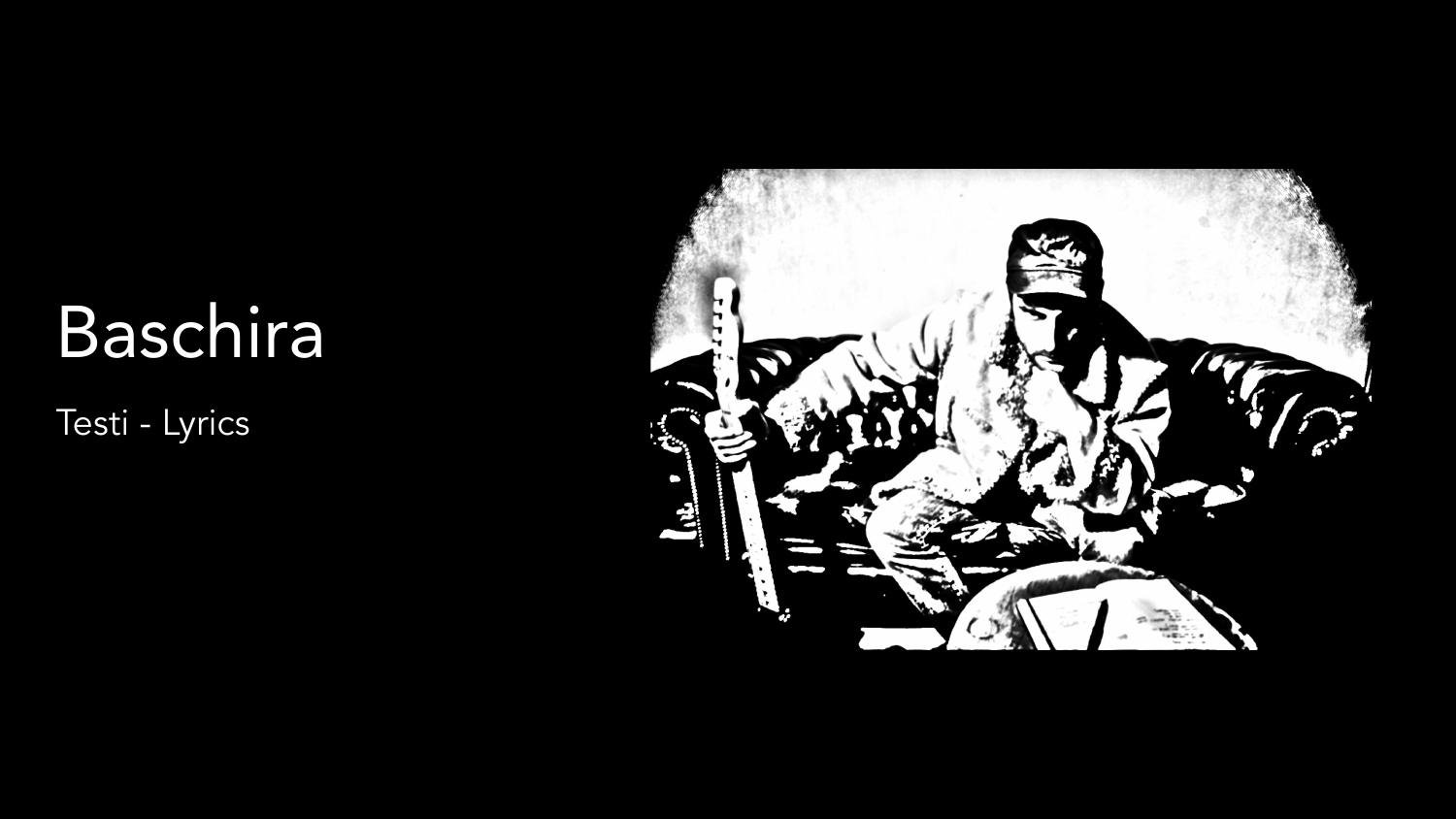## Ruotaordinario

La scusa che ho inventato ieri sera, è inutile che ridi perché è vera.

Non dirmi adesso già che sei gelosa, allora butta via il tuo abito da sposa.Visto che fai la lista della spesa, segna: per i nani mica me la sono presa, cagna.

E mentre intanto intorno tutto trema, il ragno tace e tesse la sua trama. Ti dice: "Caro, cuore, non ti preoccupare" e poi ti lascia solo in mezzo al mare.

Alice decide, dice di essere felice, ma poi dimmi a che pensa mentre stira le camicie.

# Turn ordinarily

There is no point in laughing about the excuse I invented last night, because it was true.

Don't tell me now that you're jealous, if so throw your wedding dress away. Since you make the shopping list, write this down: for the dwarves I didn't blame you, witch.

And while everything trembles around, the spider is silent and weaves its weft. She tells you: "Dear, heart, don't worry" and then she leaves you alone in the middle of the sea.

Alice decides, she says she is happy, I wonder what she thinks about while ironing his shirts.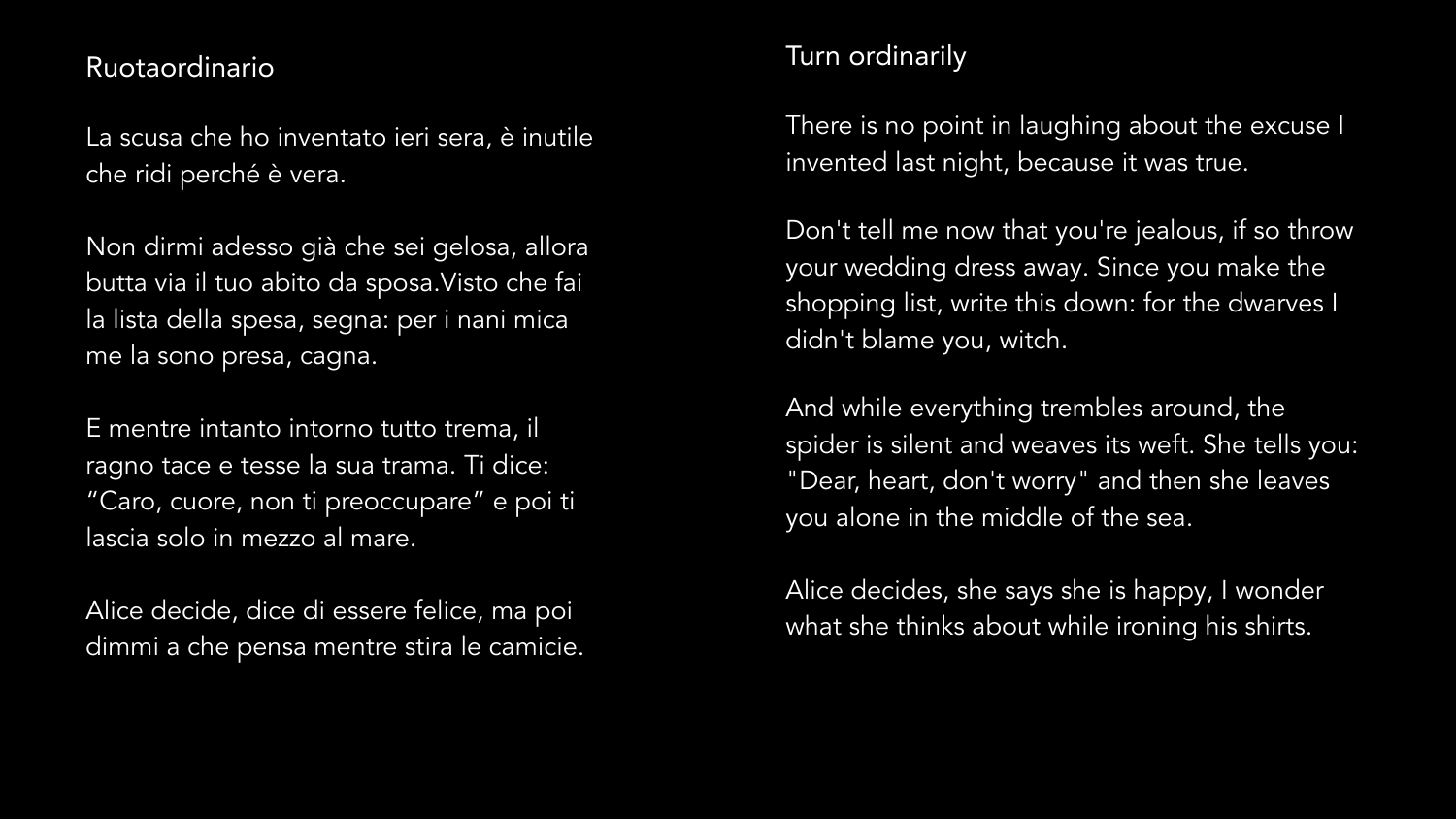Se ti sorride Marianna e ti senti già in canna, sei il suo principe azzurro, lei ti ridurrà in burro.

Stasera esci, ti senti come un gatto, buonumore contagioso il tuo senno è distratto.

Tu balli strafatto, cercando soddisfatto, di infilarti quatto, coatto dentro a un letto.

E' assurdo che il ristretto tuo pensiero, sia l' unica cosa che hai di-nero.

Hai un' automobile di certo invidiabile, che in coda tangenziale ti è perfettamente inutile.

If Marianna smiles at you and you get on fire, you are her prince charming, she will turn you into butter.

Tonight you go out, you feel like a cat, good mood contagious your will is distracted.

You dance stoned, looking satisfied while trying to get into her pants, silent and rude.

It is absurd that your narrow mind, is the only thing you have besides money.

You certainly have an enviable car, which in the ring road queue is perfectly useless.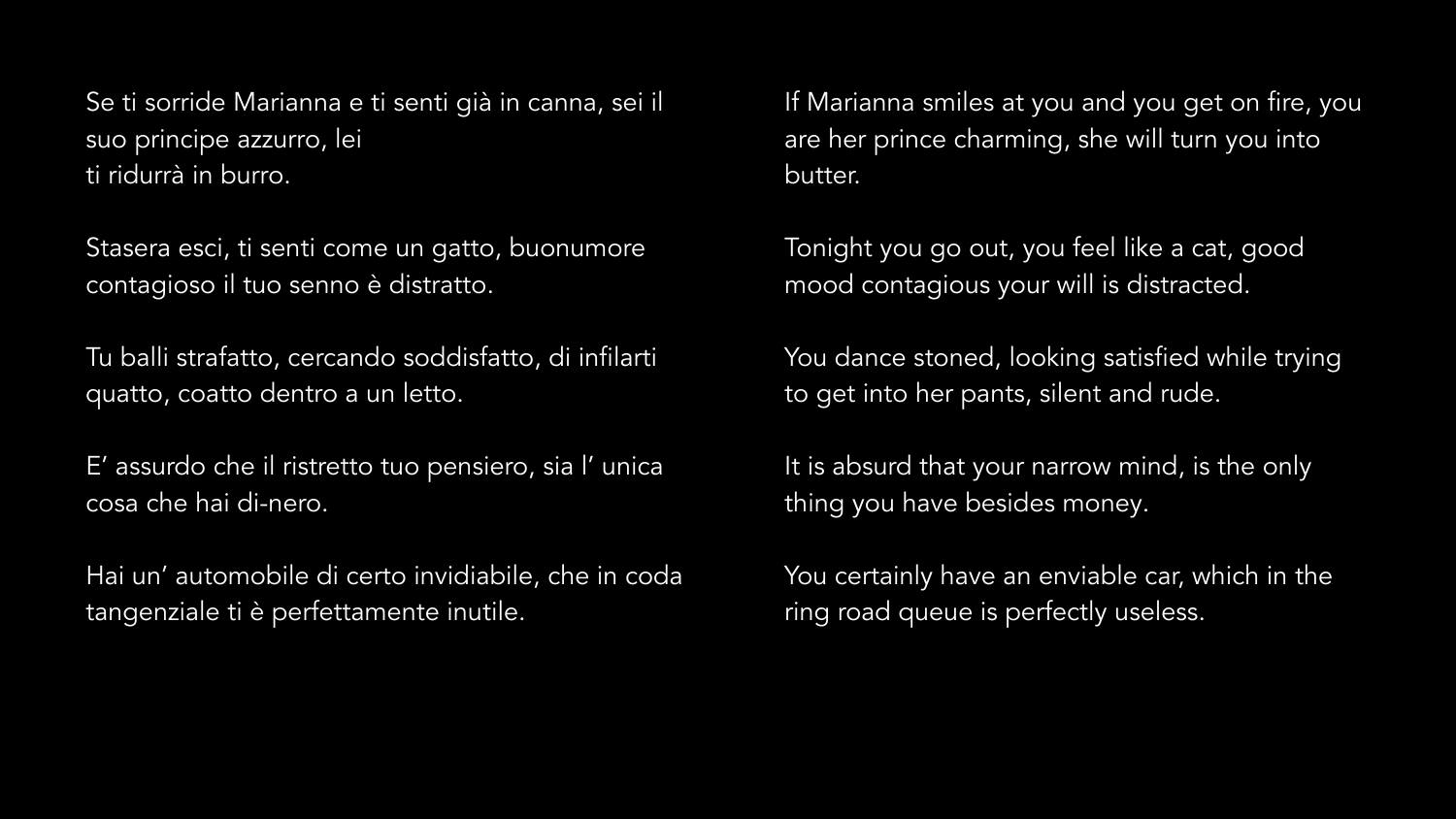Abile, amabile, abito inconfondibile, nessuno ti direbbe così labile.

Alice decide, dice di essere felice, ma poi dimmi a che pensa mentre stira le camicie.

Se ti sorride Marianna e ti senti già in canna, sei il suo principe azzurro, lei ti ridurrà in burro.

Libera le emozioni che ti nascono dal petto, questa è l'unica vera legge che rispetto. Skillful, lovable, in a distinctive dress, no one would say you are so blurred.

Alice decides, she says she is happy, I wonder what she thinks about while ironing his shirts.

If Marianna smiles at you and you get on fire, you are her prince charming, she will turn you into butter.

Feel the emotions through your chest and set them free, this is the only true law that I respect.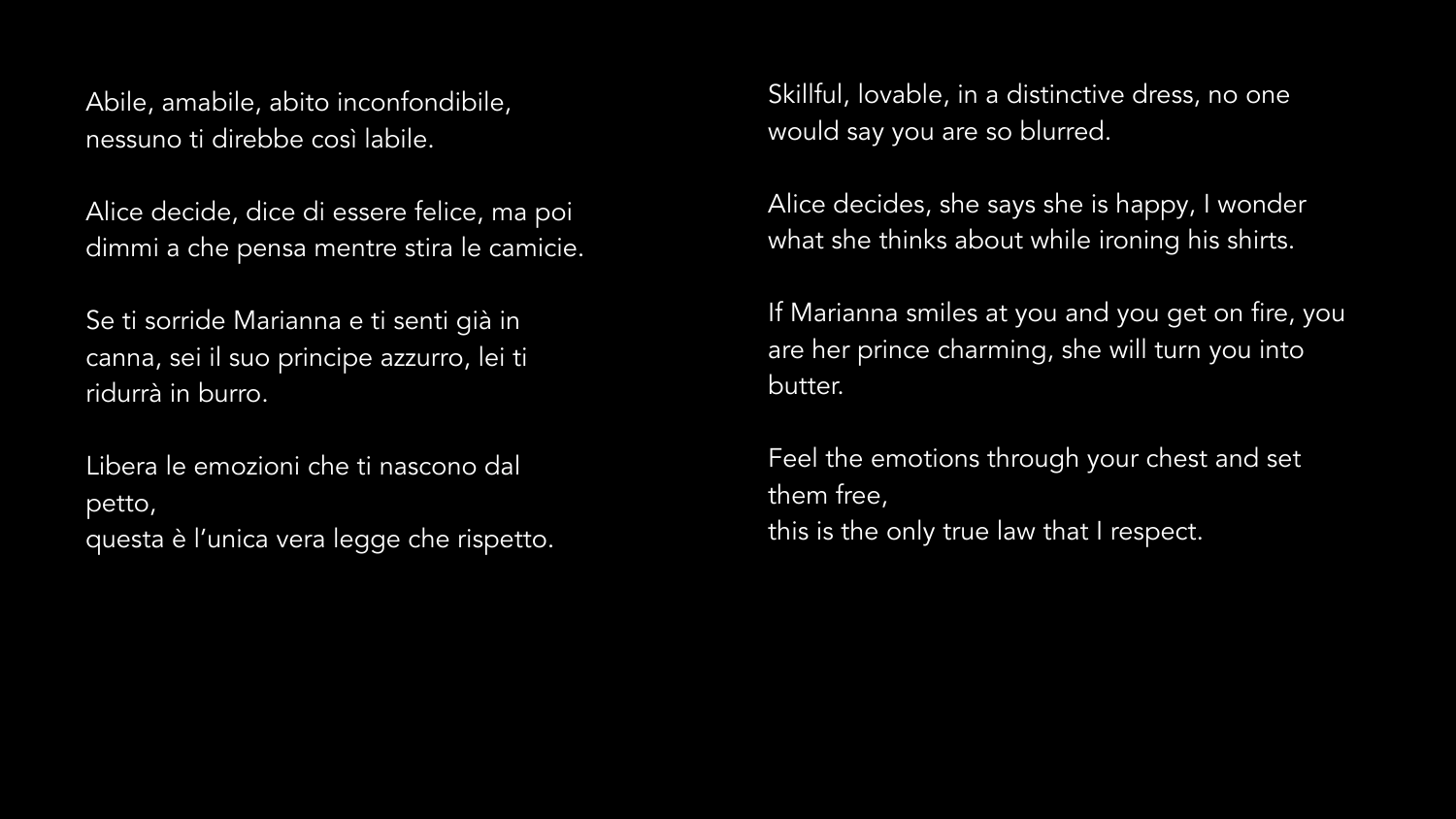# I Limiti

Troppe volte son stato sincero, nonostante la verità, fosse figlia degli anni ottanta e alla deriva mi porterà.

S'è una mia amica e le piaccion le donne a te che te ne frega? Sicuro è comunque meglio di un pulpito bigotto.

Io dico no, non ho padroni. Vivo libero, non ho confini.

Che ti importa se il tuo vicino ha il sorriso bangladese, il colore di un bacio non conta, nemmeno in bolognese.

Io dico no, non ho padroni. Vivo libero, non ho confini.

# **Boundaries**

Too many times I have been sincere, despite the truth was written in the eighties and it'll make us fade away.

If she is a friend of mine and she likes women why do you bother? She is certainly better than the hypocrite speaker on the stage.

I say no, I have no masters. I live free, I have no borders.

If you are afraid of your Bangladeshi neighbour smile, remember that kisses do not have a color certainly not in Bologna.

I say no, I have no masters. I live free, I have no borders.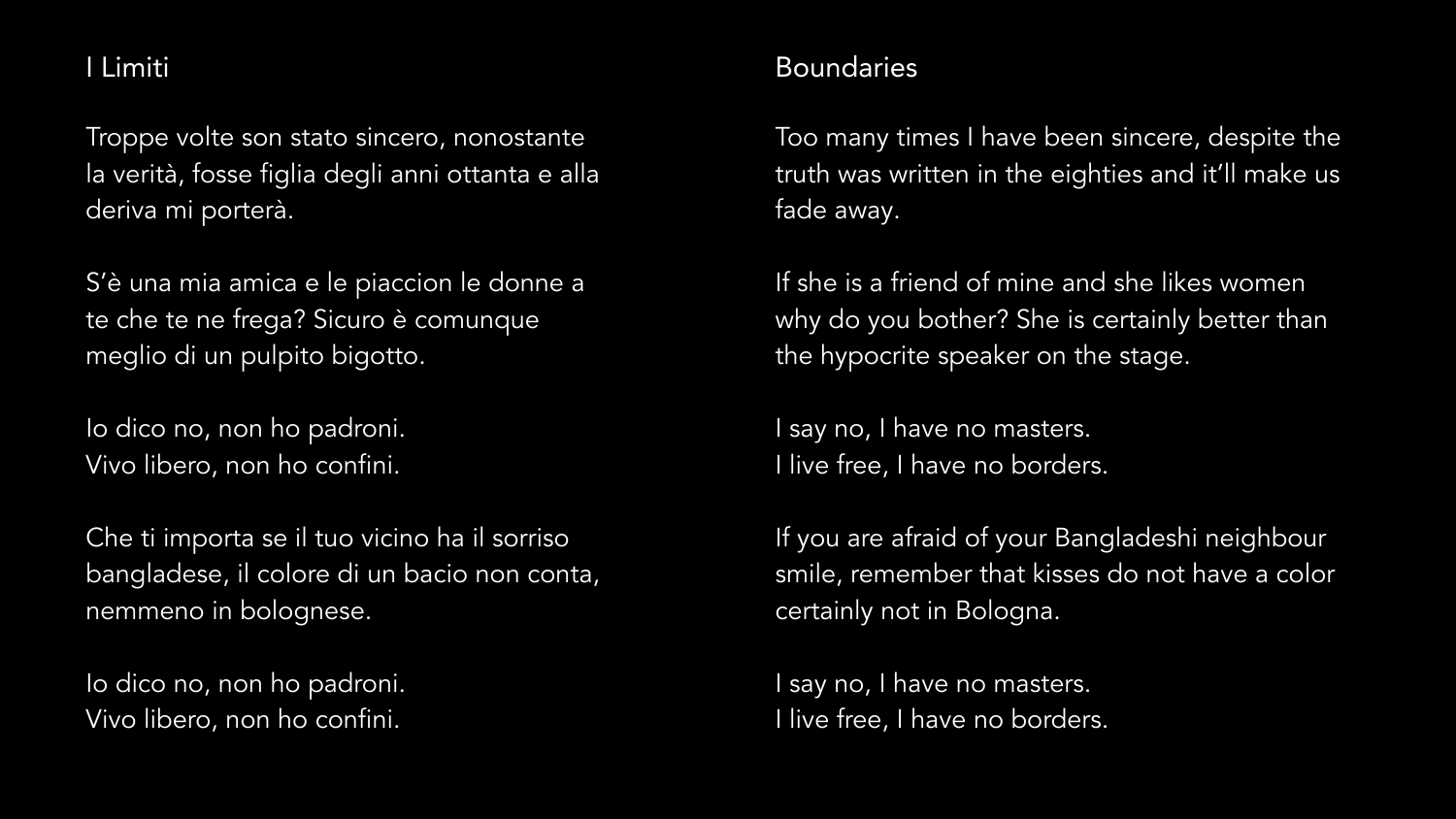I limiti, i limiti, i limiti, son nella tua testa.

I limiti, i limiti, i limiti, son nella tua testa.

Io dico no, non ho padroni. Vivo libero, non ho confini.

I limiti, i limiti, i limiti, son nella tua testa.

Non mi conformo all'idea di mondo che ha tutta questa gente, che se andiamo avanti così, non ci resta niente.

Boundaries, boundaries, boundaries, are in your head.

Boundaries, boundaries, boundaries, are in your head.

I say no, I have no masters. I live free, I have no borders.

Boundaries, boundaries, boundaries, are in your head.

I will not conform to people imposing their point of view, if we go on like this, we' ll have nothing left.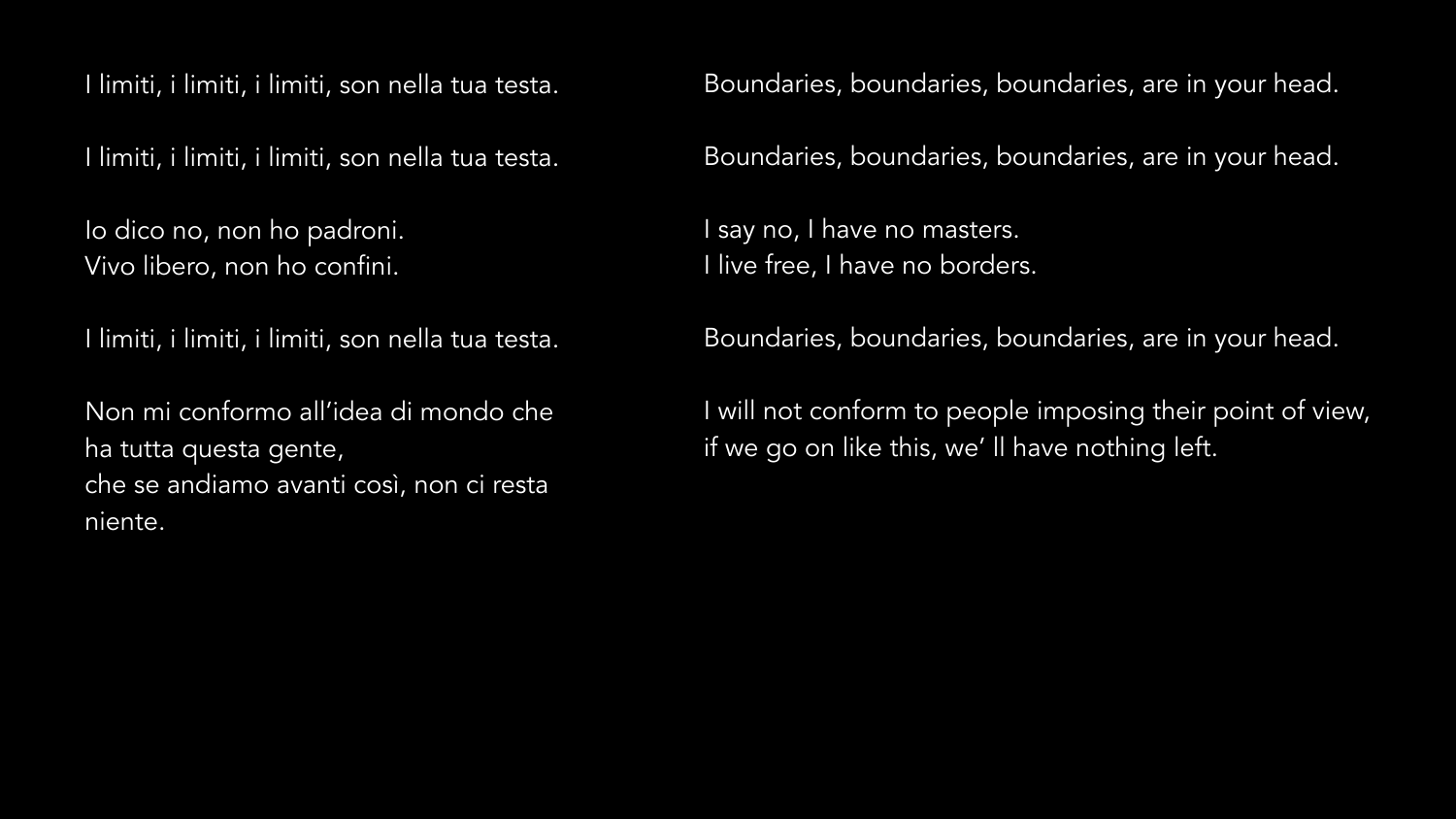#### Solinsieme

Non son stato sincero con te, per il gusto di andarmene a letto e con chi non l'avresti mai detto. La verità nel cassetto non conta.

Sai da dove vengo io, non ci sono scuse o rimpianti, si muore nel nome di Dio, ma viviamo il futuro ad istanti.

Fossi sveglio, sarebbe meglio, avrei capito che anch'io mi sbaglio.

Stiamo bene solinsieme, stiamo bene solinsieme.

## Alonetogether

I have been cheating on you, for the lust of one night and you' ll never guess with whom. If the truth is hidden in a drawer, it doesn't really matter.

You know where I'm from, there is no excuse or regret, we die in the name of God, but we'll live a short term future.

If I were awake, it would be better, I would have understood that even I can be wrong.

We feel good alonetogether, we feel good alonetogether.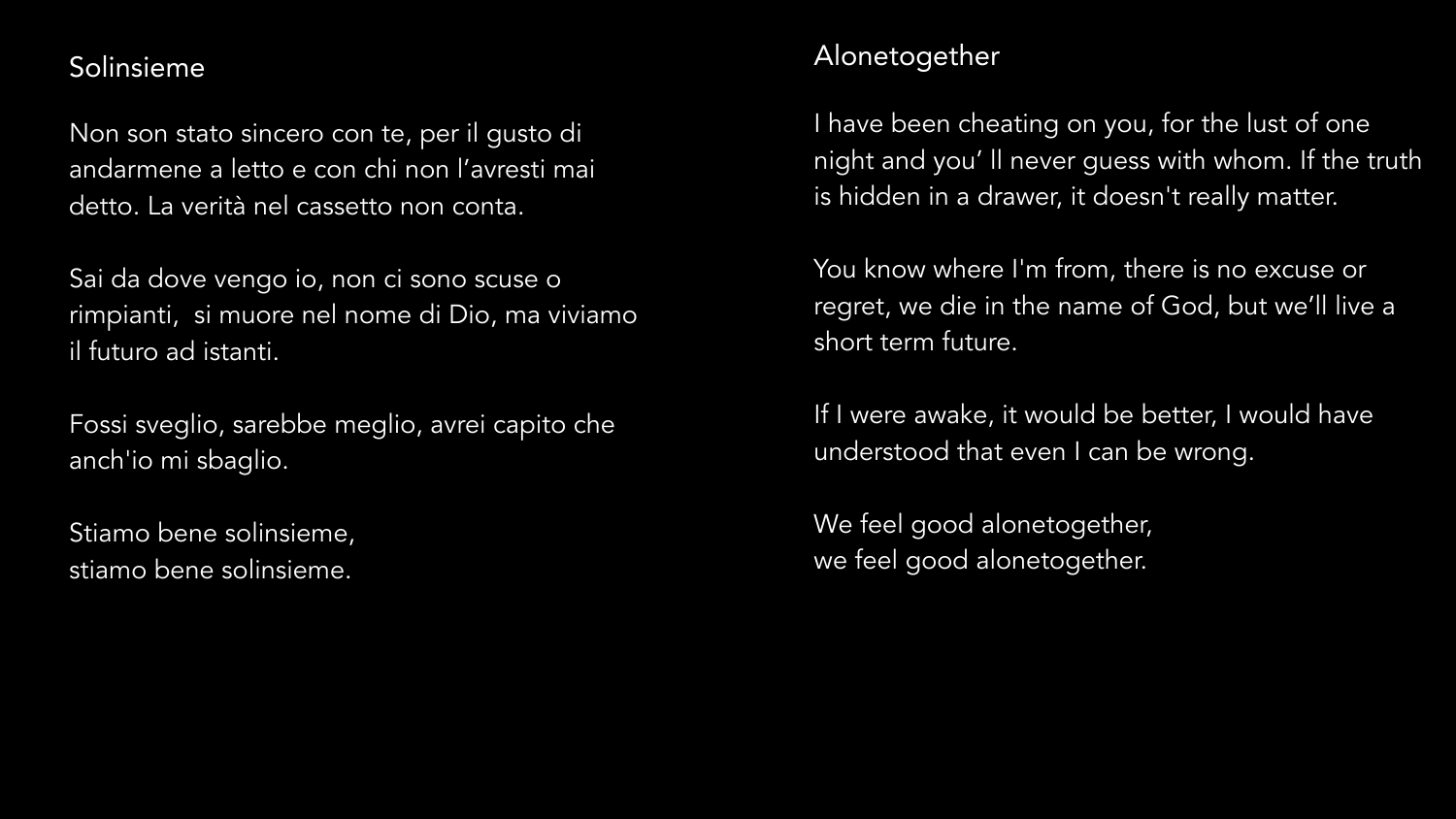E pioveva a primavera di notte, le luci in cielo per noi,

il silenzio di parole mai dette, che gonfiava il deserto di eroi.

Fossi sveglio, sarebbe meglio, avrei capito dov' è che sbaglio.

Stiamo bene solinsieme, stiamo bene solinsieme.

E mentre il tempo è sottovuoto, ardon di fuoco i tuoi occhi. Per te viaggerei anche a nuoto, nel caso che il mare trabocchi.

It was raining spring by nights, the lights were in the sky for us, The silence of unspoken words filled the deserts with heros.

If I were awake, it would be better, I would have understood where I am wrong.

We feel good alonetogether, we feel good alonetogether.

While the time is vacuum-sealed, the fire is burning in your eyes. I could swim closer to you, in case the sea overflows.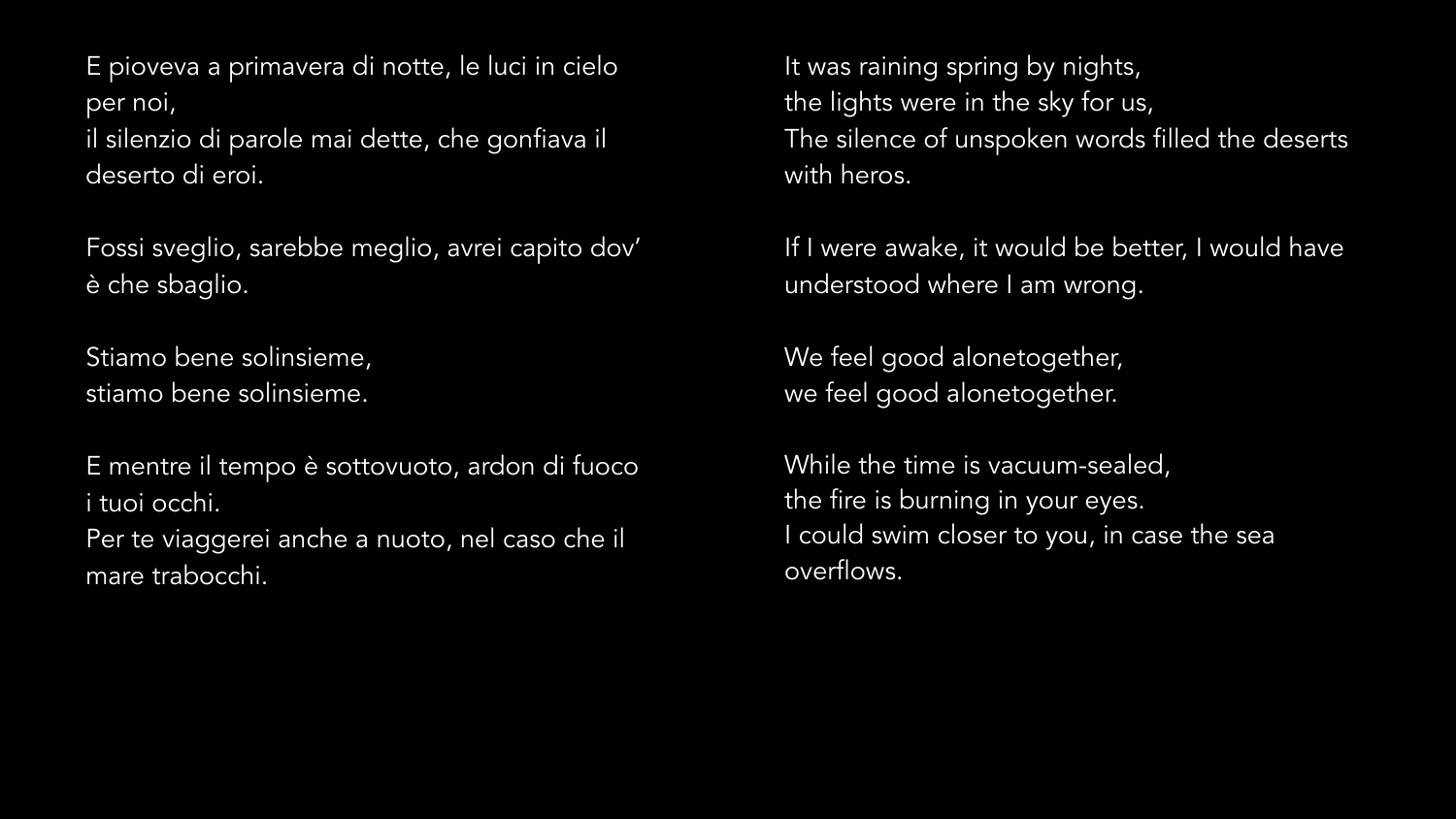# Ci vediamo là

Sai qua, votiam per la parità, tutti cretini uguali.. Ma se chiudo gli occhi io son già lì, con te, la notte è tersa.

Ci vediamo là, per poi perderci, risvegliandosi dentro false verità.

Solo domani ricorderò che ho sbagliato letto. Tu sei, ma comprender non si può, perché tu esista ancora.

Ci vediamo là, per poi perderci, risvegliandosi dentro false verità.

# See you there

You know here, we vote for equality, all the same jerks.. But if I close my eyes I'm already there, with you, the night is clear.

See you there, we'll get lost, we'll wake up within fake truths.

Only tomorrow I'll remember that I slept in the wrong bed. You are (here), but nobody understands why you still exist.

See you there, we'll get lost, we'll wake up within fake truths.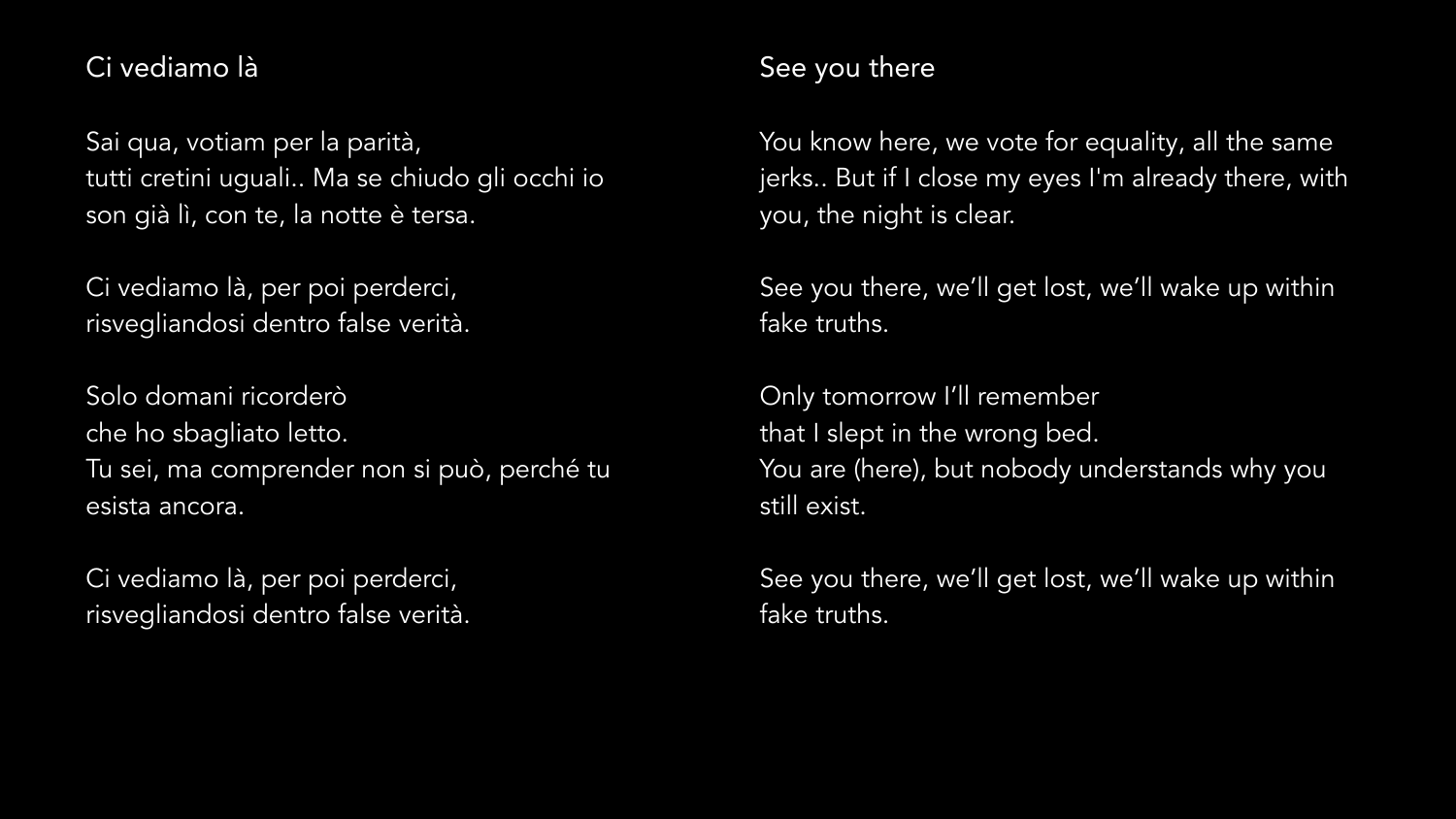#### Brucia

Oggi accendo il fuoco, ci butto dentro ogni vergogna E me ne vado con rancore ma non farò nessun rumore.

Chissà che penserà mio padre dalla scala del giardino, lui mi guarda e dice niente ma io mi sento gia un pezzente.

Brucia, brucia, tanto siamo tutti cenere, cenere.

Oggi accendo il fuoco, ci butto dentro la mia rabbia Contro uno stato assassino che si comporta da strozzino

E lascerò che tutto bruci, cambiali, lacrime e speranze Che se per me non c'è un domani, lo accendero con le mie mani.

Brucia, brucia, tanto siamo tutti cenere, cenere.

Oggi accendo il fuoco in un'auto parcheggiata e la lascerò bruciare finché non sentirò più male.

# Burn

Today I light the fire, I throw all the shame into it And I leave with a grudge without making any noise.

Who knows what my father will think from the garden staircase, he is looking at me and doesn't say a word but I feel like a beggar.

Burn, burn, anyway we are all ashes, ashes.

Today I light the fire, I throw my anger into it Against a murderous state which is acting as a loan shark

And I'll let bills, tears and hopes burn and If there is no tomorrow for me, I will light it up with my own hands.

Burn, burn, anyway we are all ashes, ashes.

Today I light the fire in a parked car and I'll let it burn until I won' t feel pain anymore.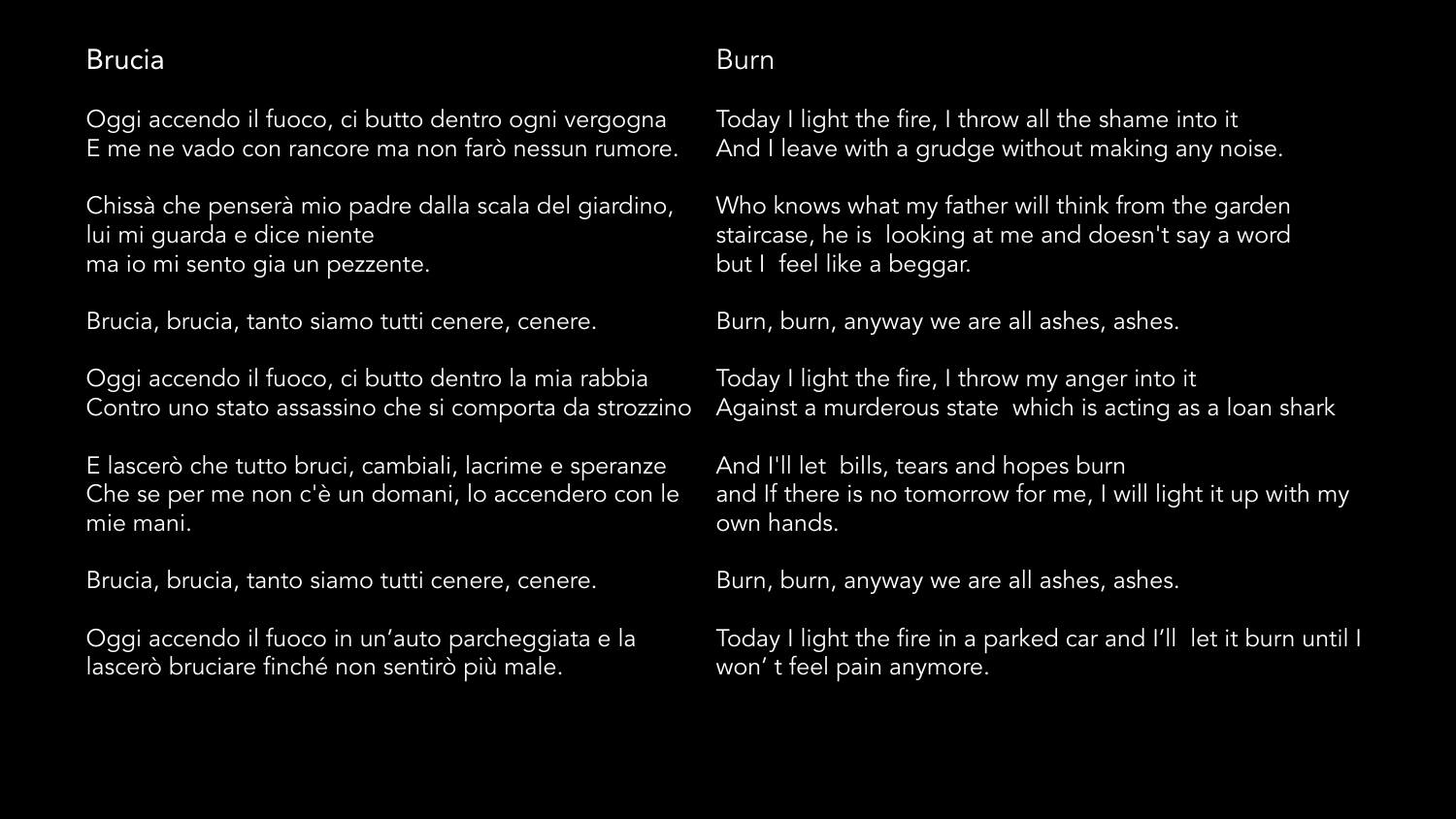## Liberi

L'altro giorno ero a spasso per la città ho visto gente Chiusa dentro scatole, indifferente Gli fan credere la favola che stiano bene vivendo nella paura Conoscono il gusto della rogna Ma san benissimo che l'alternativa e la gogna.

Se fossimo liberi

E poco importa la tua bandiera È sempre lo stesso scopo: "Divide et Impera" Per me non conta il colore della tua pelle Tanto il sapore è ribelle.

Se fossimo liberi

Solo quando sto con te risvegliandomi penso che

Noi siam nati liberi perché non siam liberi? Noi siam nati liberi Dimmi perché non siamo liberi

# Lébber

L' èter dé, a ir a spås par la zite A' io' vest dla zant Tóti sre dànter di scätel, indiferänt Ai dan d intander la fòla ch'i staen ben in tla póra I cgnósen al gósst dla ragnå mo i san bänessem cl'alternativa l' è la gagna

#### Sa fossam Lébber

Sa vut ch' importa dla tö bandïra L 'é sànper la stassa, mira: " Divide et Impera" Par me an al cunta brisa al culaur dla tö pèl tant al gósst l' è sànper rebel

Sa fossam Lébber

Såul quand a stag cun te in tal mànter c l' um liv a pàns che

Nuèter a sam ned lébber Si sam ned lébber? Nuèter a sam ned lébber Parché an sam brisa lébber